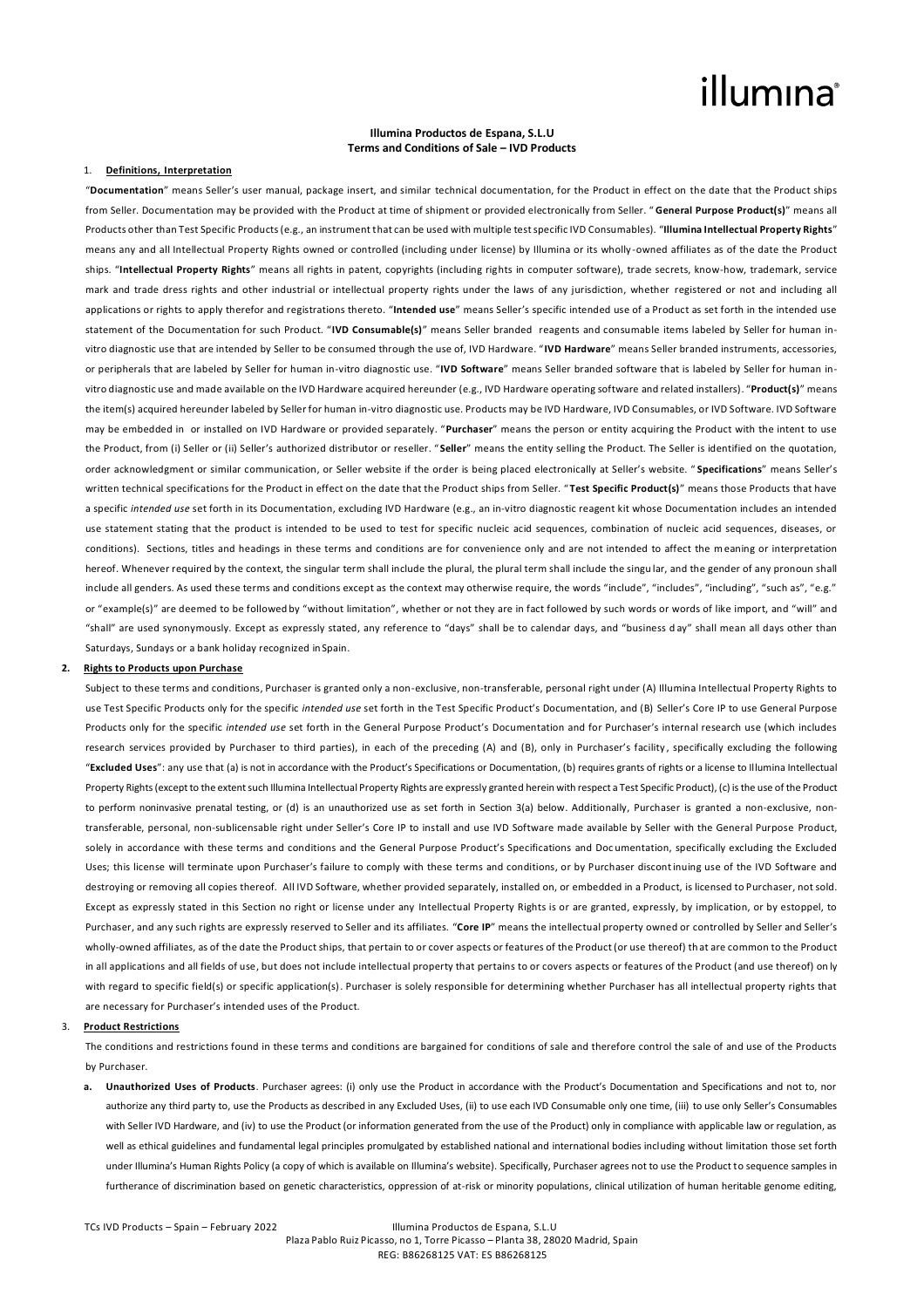reproductive cloning of human beings, and/or bioterrorism. Further, Purchaser agrees not to, nor authorize any third party to (i) disassemble, reverse engineer, reverse compile, or reverse assemble the Product, (ii) separate, extract, or isolate components of the Product or engage in other unauthorized analysis of the Product, and (iii) gain access to or determine the methods of operation of the Product. Purchaser and any user of the Products shall comply with this Section 3. Purchaser shall notify Seller of any suspected or actual breach of this section, or of any disappearance, theft, or confiscation of Products promptly, but no later than 15 days following knowledge of the applicable incident. Purchaser shall provide Seller with reasonable access to confirm Purchaser's compliance with the requirements in (iv). Seller reserves the right to discontinue sales of IVD Consumables or servicing of IVD Hardware in the event Purchaser does not comply with this Section 3(a)(iv).

- **b. Software License Restrictions.** Purchaser acknowledges that software may be subject to additional terms and conditions. Purchaser may not use, copy, modify, create derivative works of, reverse engineer, decompile, disassemble, distribute, sell, assign, pledge, sublicense, lease, loan, rent, timeshare or otherwise transfer the IVD Software, nor permit any other party to do any of the foregoing. Purchaser may not remove from the IVD Softw are, or alter, any of the trademarks, trade names, logos, patent or copyright notices or markings, or add any other notices or markings to the IVD Software. Purchaser may not (and may not attempt to) defeat, avoid, by-pass, remove, deactivate or otherwise circumvent any protection mechanisms in the IVD Software including without limitation any such mechanism used to restrict or control the functionality of the IVD Software.
- **c. Third Party Code.** To the extent third party code is included in IVD Software and any term or condition of a third party license applicable to such third party code directly conflicts with the terms and conditions set forth herein, the applicable term(s) or condition(s) of that third party license will be applicable only to that third party code and only to the extent necessary to remove the conflict.

### **4. Regulatory.**

Illumina intends that its products be used only in a lawful and ethical manner. Purchaser agrees to comply with all applicabl e laws, regulations, and ethical guidelines promulgated by established national and international ethical bodies when using, maintaining, and disposing of the Product and the information generated from the use of the Product. Purchaser shall obtain and maintain all necessary licenses and consents and agrees to comply with all applicable laws and regulations when using, maintaining, and disposing of Product.

## **5. Limited Liability**

TO THE EXTENT PERMITTED BY LAW, IN NO EVENT SHALL SELLER OR ITS SUPPLIERS BE LIABLE TO PURCHASER OR ANY THIRD PARTY FOR COSTS OF PROCUREMENT OF SUBSTITUTE PRODUCTS OR SERVICES, LOST PROFITS, DATA OR BUSINESS, OR FOR ANY INDIRECT, SPECIAL, INCIDENTAL, EXEMPLARY, CONSEQUENTIAL, OR PUNITIVE DAMAGES OF ANY KIND ARISING OUT OF OR IN CONNECTION WITH, WITHOUT LIMITATION, THE SALE OF THE PRODUCT, ITS USE, SELLER'S PERFORMANCE OR ANY OF THESE TERMS AND CONDITIONS, HOWEVER ARISING OR CAUSED AND ON ANY THEORY OF LIABILITY (WHETHER IN CONTRACT, TORT (IN CLUDING NEGLIGENCE), STRICT LIABILITY OROTHERWISE).

TO THE EXTENT PERMITTED BY LAW, SELLER'S TOTAL AND CUMULATIVE LIABILITY TO PURCHASER OR ANY THIRD PARTY ARISING OUT OF OR IN CONNECTION WITH THESE TERMS AND CONDITIONS, INCLUDING WITHOUT LIMITATION, THE PRODUCT (INCLUDING USE THEREOF) AND SELLER'S PERFORMANCE, WHETHER IN CONTRACT, TORT (INCLUDING NEGLIGENCE), STRICT LIABILITY OR OTHERWISE, SHALL IN NO EVENT EXCEED THE AMOUNT PAID TO SELLER FOR THE PARTICULAR PRODUCT CONTAINED IN THE PARTICULAR ORDER THAT DIRECTLY CAUSED THE LIABILITY.

### **6. Limitations on Warranties**

TO THE EXTENT PERMITTED BY LAW AND SUBJECT TO THE EXPRESS PRODUCT WARRANTY MADE IN THESE TERMS AND CONDITIONS SELLER MAKES NO (AND EXPRESSLY DISCLAIMS ALL) WARRANTIES, EXPRESS, IMPLIED OR STATUTORY, WITH RESPECT TO THE PRODUCT, INCLUDING WITHOUT LIMITATION, ANY IMPLIED WARRANTY OF MERCHANTABILITY, FITNESS FOR A PARTICULAR PURPOSE, NONINFRINGEMENT, OR ARISING FROM COURSE OF PERFORMANCE, DEALING, USAGE OR TRADE. WITHOUT LIMITING THE GENERALITY OF THE FOREGOING, SELLER MAKES NO CLAIM, REPRESENTATION, OR WARRANTY OF ANY KIND AS TO THE UTILITY OF THE PRODUCT FOR PURCHASER'S INTENDED USES.

## **7. Product Warranty**

All warranties are personal to the Purchaser and may not be transferred or assigned to a third-party, including an affiliate of Purchaser. All warranties are facility specific and do not transfer if the Product is moved to another facility of Purchaser, unless Seller conducts such move. The warranties described in these terms and conditions exclude any stand-alone third-party goods that may be acquired or used with the Products.

- **a. Warranty for IVD Consumables.** Seller warrants that IVD Consumables will conform to their Specifications until the later of (i) 3 months from the date of shipment from Seller, or (ii) any expiration date or the end of the shelf-life pre-printed on such IVD Consumables by Seller, but in either event no later than 12 months from the date of shipment.
- **b. Warranty for IVD Hardware.** Seller warrants that IVD Hardware, other than Upgraded Components, will conform to its Specifications for a period of 12 months after its shipment date from Seller unless the IVD Hardware includes Seller provided installation in which case the warranty period begins on the date of installation or 30 days after the date the IVD Hardware was delivered, whichever occurs first ("**Base IVD Hardware Warranty**"). "**Upgraded Components**" means Seller provided components, modifications, or enhancements to IVD Hardware provided pursuant to the Base Hardware Warranty. Seller warrants that Upgraded Components will conform to their Specifications for a period of 90 days from the date the Upgraded Components are provided by Seller. Upgraded Components do not extend the Base Hardware Warranty for the IVD Hardware unless the upgrade was conducted by Seller at Seller's facilities in which case the upgraded IVD Hardware shipped to Purchaser comes with a new Base IVD Hardware Warranty.
- **c. Exclusions from Warranty Coverage.** The foregoing warranties do not apply to the extent a non-conformance is due to (i) abuse, misuse, neglect, negligence, accident, improper storage, or use contrary to the Documentation or Specifications, (ii) use that is an Excluded Use or otherwise not in accordance with these terms and conditions, (iii) improper handling, installation, maintenance, or repair (other than if performed by Seller's personnel), (vi) unauthorized alterations, (v) Force Majeure events, or (vi) use with a third party's good (unless the Product's Documentation or Specifications expressly state such third party's good is for use with the Product).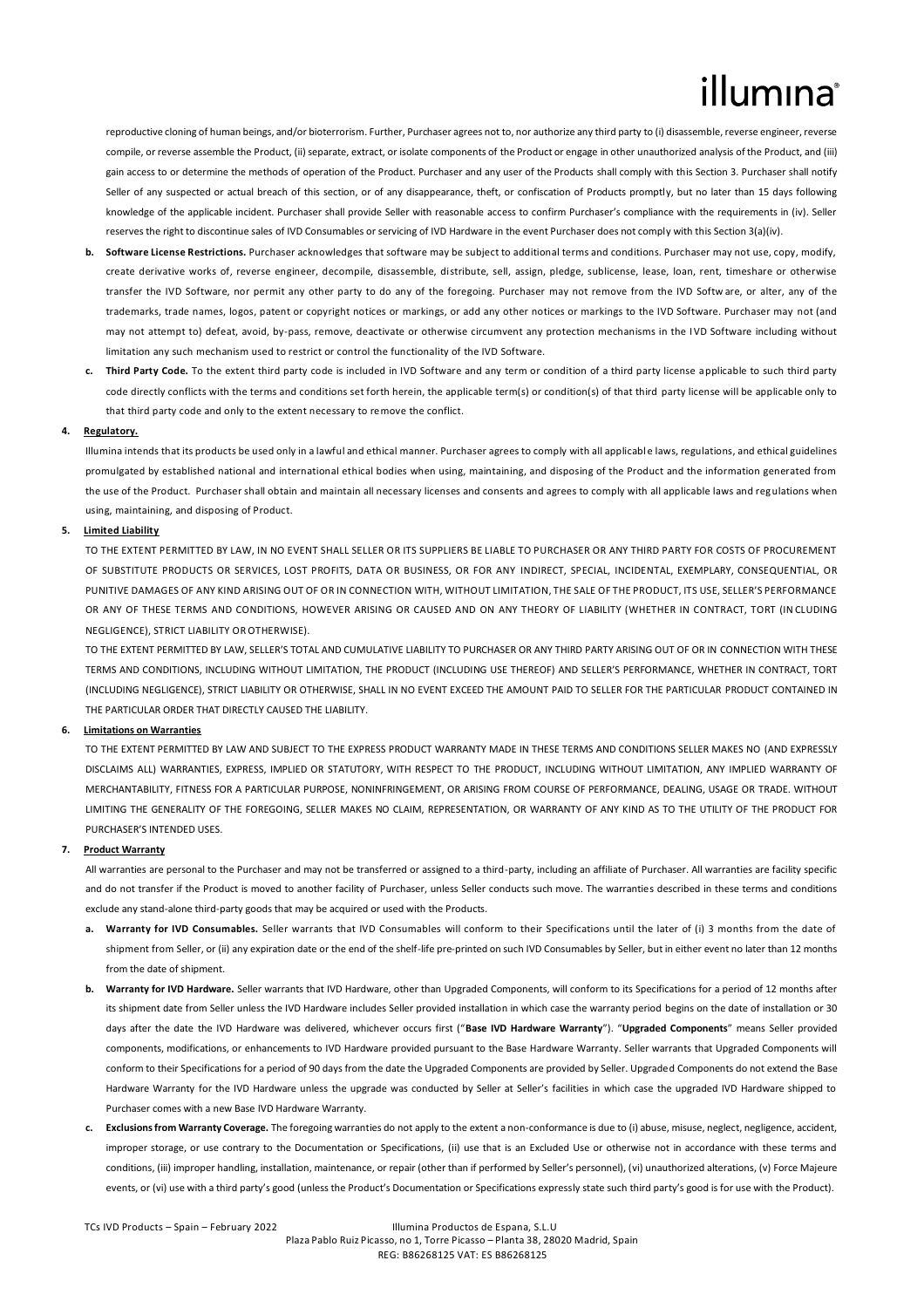- **d. Procedure for Warranty Coverage**. In order to be eligible for repair or replacement under this warranty Purchaser must (i) promptly contact Seller's support department to report the non-conformance, (ii) cooperate with Seller in confirming or diagnosing the non-conformance, and (iii) return the Product, transportation charges prepaid to Seller following Seller's instructions or, if agreed by Seller and Purchaser, grant Seller's authorized repair personnel access to the Product in order to confirm the non-conformance and make repairs.
- **e. Sole Remedy under Warranty.** Seller will, at its option, repair or replace non-conforming Product that is covered by this warranty provided that Seller can reasonably identify and confirm such nonconformance. The warranty period for repaired or replaced IVD Consumables is 90 days from the date of shipment, or the remaining period on the original Consumables warranty, whichever is later. IVD Hardware may be repaired or replaced with functionally equivalent, reconditioned, or new IVD Hardware or components (if only a component of IVD Hardware is non- conforming). If the IVD Hardware is replaced in its entirety, the warranty period for the replacement is 90 days from the date of shipment or the remaining period on the original IVD Hardware warranty, whichever ends later. If only a component is being repaired or replaced, the warranty period for such component is 90 days from the date of shipment or the remaining period on the original IVD Hardware warranty, whichever ends later. The preceding states Purchaser's sole remedy and Seller's sole obligations under the warranty provided.

### **8. Indemnification**

- **a. Indemnification by Seller.** Subject to these terms and conditions, including without limitation, the Exclusions to Seller's Indemnification Obligations (Section 8(b) below), the Conditions to Indemnification Obligations (Section 8(d) below), Seller shall (i) defend, indemnify and hold harmless Purchaser against any third-party claim or action alleging that the (A) Test Specific Products when used for the specific intended use set forth in its Documentation, and (B) the General Purpose Products when used for (x) the specific intended use set forth in its Documentation, or (y) Purchaser's use in accordance with these terms and conditions, and in accordance with the Product's Documentation and Specifications infringes the valid and enforceable intellectual property rights of a third party, and (ii) pay all settlements entered into, and all final judgments and costs (including reasonable legal fees) awarded against Purchaser in connection with such infringement claim. If the Product or any part thereof, becomes, or in Seller's opinion may become, the subject of an infringement claim, Seller shall have the right, at its option, to (A) procure for Purchaser the right to continue using the Product, (B) modify or replace the Product with a substantially equivalent non-infringing substitute, or (C) require the return of the Product and terminate the rights, license, and any other permissions provided to Purchaser with respect to the Product and refund to Purchaser the depreciated value (as shown in Purchaser's official records) of the returned Product at the time of such return; provided that, no refund will be given for used-up or expired IVD Consumables. This Section states the entire liability of Seller for any infringement of third party intellectual property rights.
- **b. Exclusions to Seller Indemnification Obligations.** For the avoidance of doubt, Seller has no obligation to defend, indemnify or hold harmless Purchaser for any infringement claim to the extent such infringement arises from: (i) use of the Product for any Excluded Use, (ii) use of the Product in any manner not in accordance with its Specifications, its Documentation, or the rights expressly granted to Purchaser and restrictions imposed on Purchaser under these terms and conditions, including without limitation, any use of the Product beyond the specific intended use set forth in its Documentation, (iii) use of the Product in combination with any third party products, materials, or services (unless the Product's Documentation or Specifications expressly state that such third party's good is for use with the Product), (iv) use of the Product to perform any assay or other process not supplied by Seller, (iv) Seller's compliance with specifications or instructions for such Product furnished by, or on behalf of, Purchaser, (v) Purchaser's breach of any of these terms and conditions, or (vi) use of stand-alone third party goods that may be acquired or used with the Products (each of (i) – (vi), is referred to as an "**Excluded Claim**").
- **c. Indemnification by Purchaser.** Purchaser shall defend, indemnify and hold harmless Seller, its affiliates, their non-affiliate collaborators and development partners that contributed to the development of the Product, and their respective officers, directors, representatives and employees against any claims, liabilities, damages, fines, penalties, causes of action, and losses of any and every kind (including reasonable legal fees), including without limitation, personal injury or death claims, and infringement of a third party's intellectual property rights, resulting from, relating to, or arising out of any Excluded Claim.
- **d. Conditions to Indemnification Obligations.** The parties' indemnification obligations are conditioned upon the party seeking indemnification (i) promptly notifying the other party in writing of such claim or action, (ii) giving the other party exclusive control and authority over the defense and settlement of such claim or action, (iii) not admitting infringement of any intellectual property right without prior written consent of the other party, (iv) not entering into any settlement or compromise of any such claim or action without the other party's prior written consent, and (v) providing reasonable assistance to the other party in the defense of the claim or action; provided that, the indemnifying party reimburses the indemnified party for its reasonable out-of-pocket expenses incurred in providing such assistance.

### **9. Payment Terms**

Seller will invoice upon shipment. Subject to Seller's credit review of Purchaser (following which Seller shall inform Purchaser of applicable payment terms), payments are due within 30 days of the date of the invoice. All amounts due shall be paid in the currency found on the invoice. If payment is made by wire or other electronic funds transfer, Purchaser is solely responsible for any bank or other fees charged and will reimburse Seller for any such fees. If any payment is not made by the due date Seller may exercise all rights and remedies available by law. Purchaser shall pay for all costs (including reasonable attorneys' fees) incurred by Seller in connection with the collection of late payments. Each purchase order is a separate, independent transaction, and Purchaser has no right of set-off against other purchase orders or other transactions with Seller. Seller will determine payment terms on a per-order basis and may modify credit terms in its discretion. Any amounts not paid when due will accrue interest at the rate of 8% per month, or the maximum amount allowed by law, if lower.

### **10. Shipping Terms; Title and Risk of Loss.**

Unless otherwise set forth in writing by Seller or otherwise agreed between the parties, all shipments are made DDP (Incoterms 2020) at the address designated by Purchaser at the time of ordering. In all cases, title (except for IVD Software and third-party software) and risk of loss transfers to Purchaser when Product is made available at such address.

## **11. Taxes**

Purchaser agrees that any applicable sales, use, excise, VAT (value added tax), GST (goods and services tax), withholding and other taxes will be calculated based on both

### TCs IVD Products – Spain – February 2022 Illumina Productos de Espana, S.L.U Plaza Pablo Ruiz Picasso, no 1, Torre Picasso – Planta 38, 28020 Madrid, Spain REG: B86268125 VAT: ES B86268125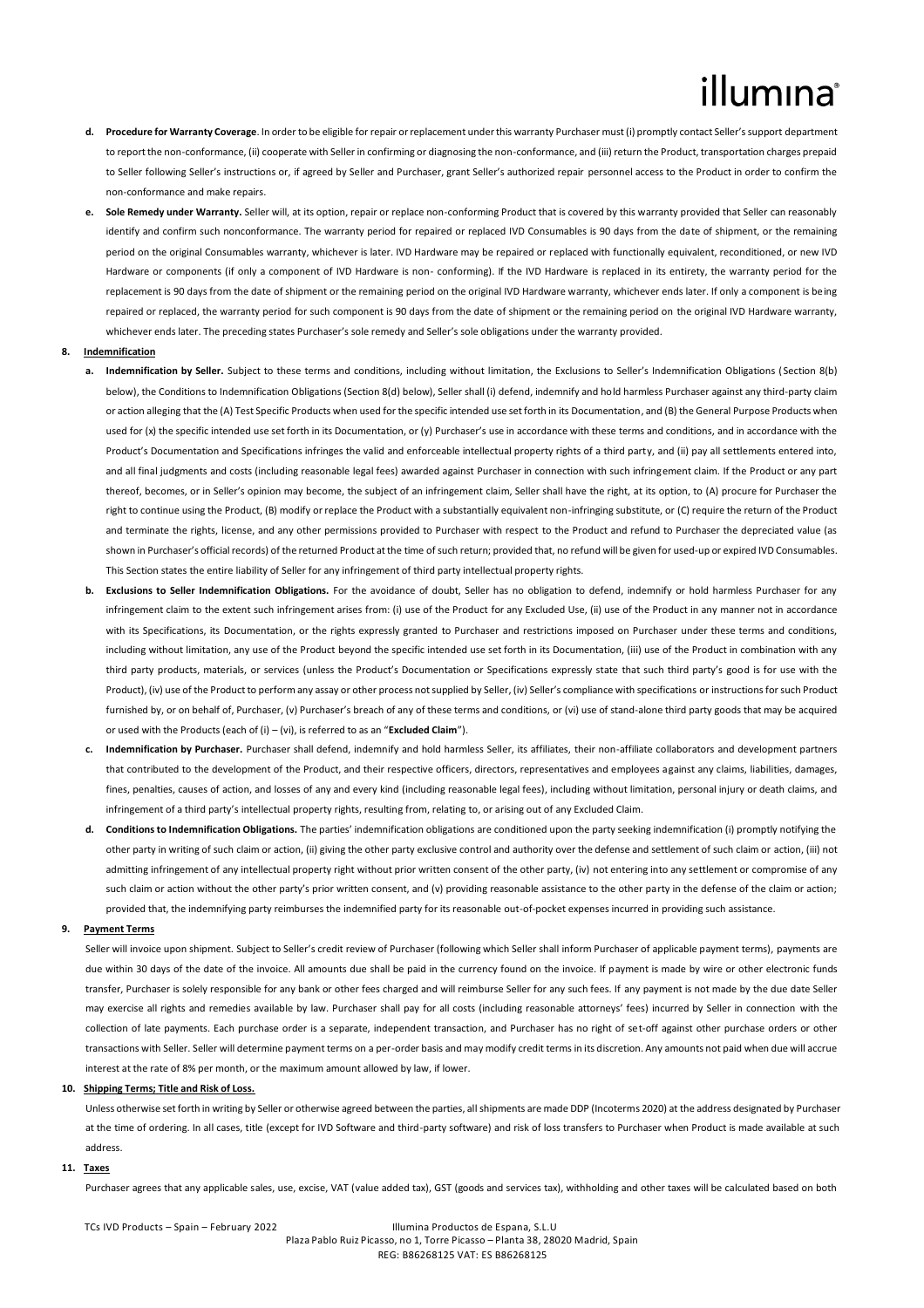the tax rates in effect on the date of shipment and the ship to address for the Product. Any amounts for tax listed on a quotation, if any, are for reference purposes only and are not binding on Seller. All prices and other amounts payable to Seller are exclusive of and are payable without deduction for any taxes, customs duties, tariffs or charges hereafter claimed or imposed by any governmental authority upon the sale of Product, all of which will be paid by Purchaser. In the event Seller is required by law or regulation to pay any such tax, duty, tariff or charge, such amount will be added to the purchase price or subsequently invoiced to the Purchaser. In the event Purchaser is required by law or regulation to deduct any such tax, duty, tariff or charge the Purchaser shall gross up any payment to the Seller.

### **12. General**

- **a. Applicability of Terms and Conditions.** These terms and conditions exclusively govern the ordering, purchase, supply, and use of Product, and override any conflicting, amending and/or additional terms contained in any purchase orders, invoices, or similar documents all of which are hereby rejected and are null and void. Seller's failure to object to any such terms shall not constitute a waiver by Seller, nor constitute acceptance by Seller of such terms and conditions. Third party products may be subject to additional terms and conditions.
- **b. Order Changes/Cancellations**. Orders for Products may not be changed or cancelled once placed.
- **c. Governing Law**. These terms and conditions, their interpretation, and the performance of the parties shall be governed by, and interpreted under, the laws of Spain. Seller and Purchaser agree that the United Nations Convention on Contracts for the International Sale of Goods shall not apply to these terms and conditions, including any terms in the Documentation.
- **d. Arbitration**. Any dispute, claim or controversy arising out of or relating to the breach, termination, enforcement, interpretation or validity of these terms and conditions, shall be determined by confidential binding arbitration conducted in the English language, to be held in Madrid (Spain) before one arbitrator appointed under the rules of the UNCITRAL Arbitral Rules. In all cases of arbitration hereunder each party shall bear its own costs and expenses and an equal share of the arbitrator's and administrator's fees of arbitration; neither party nor an arbitrator may disclose the existence, content, or results of any arbitration without the prior written consent of both parties, unless required by law. The decision of the arbitrator shall be final and binding on the parties, with no recourse to courts or arbitration. The applicable law shall be the Spanish law. This clause shall not preclude the parties from seeking provisional remedies in aid of arbitration from a court of appropriate jurisdiction. Notwithstanding anything herein to the contrary, any claims or causes of action involving infringement, validity, or enforceability of a party or its affiliate's intellectual property rights are not subject to this arbitration clause.
- Representations and Warranties. Purchaser is not an authorized dealer, representative, reseller, or distributor of any of Seller's, or its affiliates', products or services. Purchaser represents and warrants that it (i) is not purchasing the Product on behalf of a third party, (ii) is not purchasing the Product in order to resell or distribute the Product to a third party, (iii) is not purchasing the Product in order to export the Product from the country in which Seller shipped the Product pursuant to the shipto address designated by Purchaser at the time of ordering ("**Ship-to Country**"), and (iv) will not export the Product out of the Ship-To Country. Purchaser further represents and warrants that the Product shall be used in the usual course of business or practice, or by: (A) a person licensed in a health field in the applicable jurisdiction(s) or (B) a Purchaser's designated agent or employee for lawful research, teaching, or testing purposes.
- **f. Remedies for Breach.** In addition to any remedies specified elsewhere under these terms and conditions, and any remedies available to Seller under law or in equity, in the event Purchaser breaches these terms and conditions, including without limitation Sections 2-4, Seller may do any, all, or any combination of the following: (i) cease performance, including without limitation, cease further shipments of Product, (ii) terminate the rights granted to Purchaser pursuant to Section 2 (Rights to Product Upon Purchase), (iii) terminate any service contracts then in effect for affected Product, or (iv) terminate any remaining product warranty for the affected Product, and (v) require Purchaser to immediately pay any unpaid invoice.
- **g. Facility Requirements and Installation of IVD Hardware**. Purchaser acknowledges that it is responsible for ensuring at Purchaser's sole cost that its facility meets the site requirements for the IVD Hardware. If the purchase of IVD Hardware includes installation it will be completed within 30 days of delivery of all components of the IVD Hardware and the facility meeting such requirements, including Purchaser's reasonable cooperation.
- **h. IVD Hardware Compatibility**. Due to the slower rate of updates to IVD Hardware, Purchaser acknowledges that Seller's research use reagents and consumables may not be compatible with the IVD Hardware and IVD Software. Purchaser agrees to contact Seller's technical support department prior to purchasing any Seller research use reagents and consumables for use with IVD Hardware and IVD Software.
- i. Service Contracts. If a Seller extended service contract for IVD Hardware is being provided, then Seller's standard terms and conditions for such service contract shall exclusively govern such extended service contract. Purchaser agrees that all service contracts are both personal to Purchaser and facility specific: services contracts cannot be transferred to a third party and may not be transferred to a new facility if the Hardware is relocated.
- **j. Future Products**. Any future products and/or services ("**Unreleased Products**") are subject to new part numbers, pricing, and specifications and the acquisition of Product hereunder is not in reliance on the availability of any Unreleased Products.
- **k. Seller Affiliates**. Any actions or rights that may be performed or exercised by Seller hereunder may be performed or exercised by Seller itself or by any of its affiliates. By way of non-limiting example, Seller's affiliates may carry out shipment, servicing, invoicing and receipt of payment.
- **l. Force Majeure.** Seller is not responsible for any failure to perform or delay attributable in whole or in part to any cause beyond its reasonable control, including but not limited to acts of God, fire, flood, tornado, earthquake, hurricane, lightning, government actions, actual or threatened acts of war, terrorism, civil disturbance or insurrection, sabotage, labor shortages or disputes, failure or delay in delivery by Seller's suppliers or subcontractors, transportation difficulties, shortage of energy, raw materials or equipment, or Purchaser's fault or negligence. In the event of any such delay the delivery date shall be deferred for a period equal to the time lost by reason of the delay.
- **m. Notices.** Any notice required or permitted shall be in writing and shall be deemed received when (i) delivered personally; (ii) 5 days after having been sent by registered or certified mail, return receipt requested, postage prepaid (or 10 days for international mail); or (iii) 1 day after deposit with a commercial express courier that provides written verification of receipt.

### TCs IVD Products – Spain – February 2022 Illumina Productos de Espana, S.L.U Plaza Pablo Ruiz Picasso, no 1, Torre Picasso – Planta 38, 28020 Madrid, Spain REG: B86268125 VAT: ES B86268125